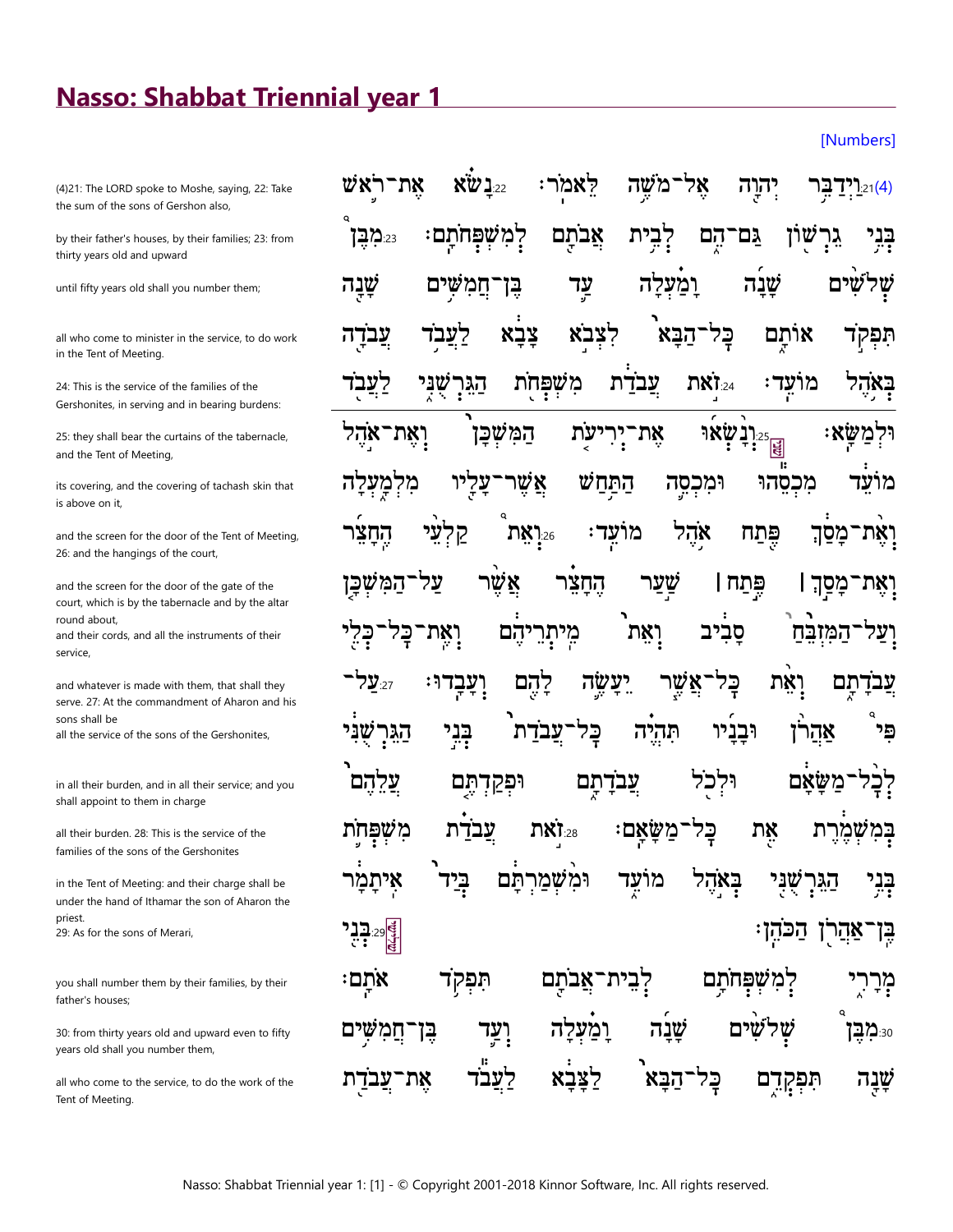31: This is the charge of their burden, according to all their service in the Tent of Meeting:

the boards of the tabernacle, and its bars, and its pillars, and its sockets,

32: and the pillars of the court round about, and their sockets, and their pins, and their cords,

with all their instruments, and with all their service: and by name you shall appoint

the instruments of the charge of their burden. 33: This is the service of the families of the sons of Merari according to all their service in the Tent of Meeting.

under the hand of Ithamar the son of Aharon the priest. 34: Moshe and Aharon and the princes of the congregation numbered the sons of the Kehathites, by their families, and by

their father's houses.

35: from thirty years old and upward even to fifty vears old.

all who come to the service, to the work in the Tent of Meeting: 36: and those who were numbered of them by their families were two thousand seven hundred fifty.

37<sup>.</sup> These are those who were numbered of the families of the Kehathites, all who serve in the Tent of Meeting,

whom Moshe and Aharon numbered according to the command of the LORD through Moshe.

38: Those who were numbered of the sons of Gershon.

by their families, and by their father's houses, 39: from thirty years old and upward

even to fifty years old, all who come to the service,

to the work in the Tent of Meeting, 40: and those who were numbered of them, by their families, by their father's houses.

were two thousand six hundred thirty, 41: These are those who were numbered of the families of the sons of Gershon. all who serve in the Tent of Meeting,

whom Moshe and Aharon numbered according to the command of the LORD.

42: Those who were numbered of the families of the sons of Merari, by their families, by their father's houses,

18! נואת מִשְׁמֵרֵ משאם לִבְל <u>'ת</u> עבדתם מועד אהי ועמוד יחיו וּבר המשכן מועד קר יִיַ**עֲמוּדי** ויתדתם סביב החצר ואדניהם : נין עבדתם וּלכֹל לִכָּל וּבשמת כליהם הם' משאם: עבדת 187:33 מִשְׁמֶרֶת בִי את־ תִּפְקְדוּ בְּנִי באהל לְבָל מַרַרִי משפחת מועד תם עבד <sub>ڲٳ؞ؽ</sub>ڗۥ۬ۊٜקד<br>ڵ<sub>ٵ</sub>؞ؾڗ؞ۊ **ַּיְדַ־אַהַר'ן** <u>יִאַהְרְ</u>ן משה ּהַכּהֶן איתמר ביד וּלבית רמשפחתם <u>הקהתי</u> את העדה ונשיאי בני של וִעַד ומעלה שׁנה שים בן: פּ:מבן אבתם: 15.7".36 באהל הבא מועד: לעבדה לצבא שנה שים חמ <u>וחמשים:</u> שׁבע מאות פים טפחתם הם קמ באהל <u>הַקְּהָתִי</u> משפחת העבד פְק כל 77 8:37**X**זה על פּקַד אשו ואהרו משה זרה מועד <sub>हे</sub>:וּפְקוּדֵ בְּנִי<br>י משה: גר שׁנ לט ם פּּ≔ִמְבֻן אֲבתַם וּקִבֵית שפחותם דמ לצבא הבא כל שנה שים ומעלה ⊊ן חמ עד **לְמִשָּׁפְחֹתַם** ַפְּקָד<br>יָ הם 17הלף : עד מו באהל בדה מֵאוֹת וש שש אלפים **77X**:41 ים: אבתם בְּנִי שון משפחת באהל כל גר פק אַשר משה פַּקַד יְהוָה ואהרן מועד בְּנִי לִבְית משפחת 42.**ופק ודי** למשפחתם מְרָ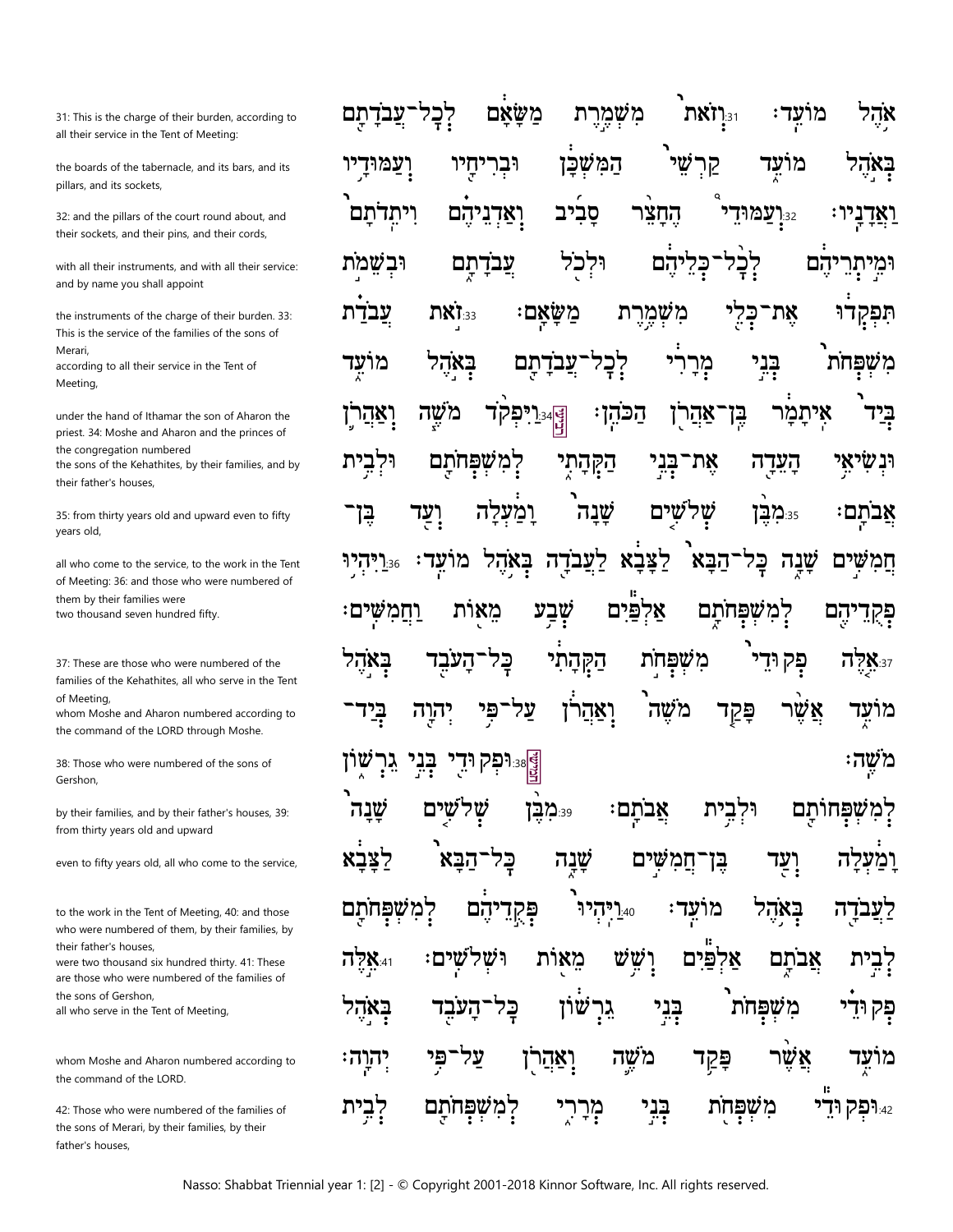43: from thirty years old and upward even to fifty years old,

all who come to the service, to the work in the Tent of Meeting, 44: and those who were numbered of them by their families were three thousand and two hundred.

45: These are those who were numbered of the families of the sons of Merari, whom Moshe and Aharon numbered

according to the command of the LORD through Moshe. 46: All those who were numbered, whom Moshe and Aharon

and the princes of Yisrael numbered of the Levites,

by their families, and by their father's houses, 47: from thirty years old and upward

even to fifty years old, all who come to do the work of service

and the work of bearing burdens in the Tent of Meeting, 48: even those who were numbered of them, were eight thousand five hundred eighty.

49: According to the command of the LORD they were numbered by Moshe, everyone according to his service, and according to his burden: those numbered of him were as the LORD commanded Moshe.

(5)1: The LORD spoke to Moshe, saying, 2: Command the children of Yisrael,

that they send out of the camp every leper, and everyone who has an issue, and whoever is unclean by the dead: 3: both male and female shall you send out, outside of the camp shall you send them out;

that they not defile their camp, in the midst

whereof I dwell. 4: The children of Yisrael did so, and sent them

outside of the camp;

as the LORD spoke to Moshe, so did the children of Yisrael.

שׁנה שלשים יִעַד ומעלה נ⊿ים?[ אבתם∶ חמשים בן בְּאֹהֵל מועד: לעבדה לצבא הבא בַּק 17הלף:44 שנה אֲלַפּים וּמַאתַיִם שת ש למשפחתם יהם ַפְּקְדָ בְּנִי מש פַּקַד מִרָרִי משפחת פִּק וּדֵי שר **77X**:45 ים ֿמֹשׂה <u>בִי</u>ד אשו הפקד -75:46 יהוה פי על ואהו יִשַׂרַאֵל וּנִשִׂיאֵי את־הלו משה פּקַד וַאַהַרן שים' שׁנה של וּלבית 47.47 אבתם: שפחתם לעבד <u>ְח</u>ֲמְשִׁים הבא כַּל שׁנה ועד בן ומעלה בְּאֹהֵל מַשֵּׂא ו**יהיו**? מו ועבדת עבדה עד : עבדת וַחֲמֵשׁ וּשׁמֹנים: מאות אלפים שמנת יהם פּקָדָ אוֹתַם VÝ איש בְיַד פּקד ንX משֵה יהוה פי 23.49 12 ֿמשׂאו צוּה אשר וּפִקְדַיו ועל עבדתו יהוַה את־משה:

 $1.1(5)$ את־ ך צו דאמר: אל־מֹשׁה יהוה בו <u>ֿוָב</u> וִכְל צרוע כַּל לחו טמא <u>המחנה </u> מן <sup>-</sup>נְקִבְה אל תִּשַׁלֵּחוּ <u>למחגה</u> `מחוץ עד בּמזּכו לנפי יִטֲמָאוּ שכן אֲנִי אֵת־מַחֲנִיהֵם ולא לחוּם אַשֵׁר ױַט יִשַׂרַ בְּנִי 7X אותם חו 78 ויעשו. בתוכם: כז עשו 78 דבר כאשר בֵּן מ יהוה למחנה מחוץ ּבְּנִי יִשְׂרָאֵל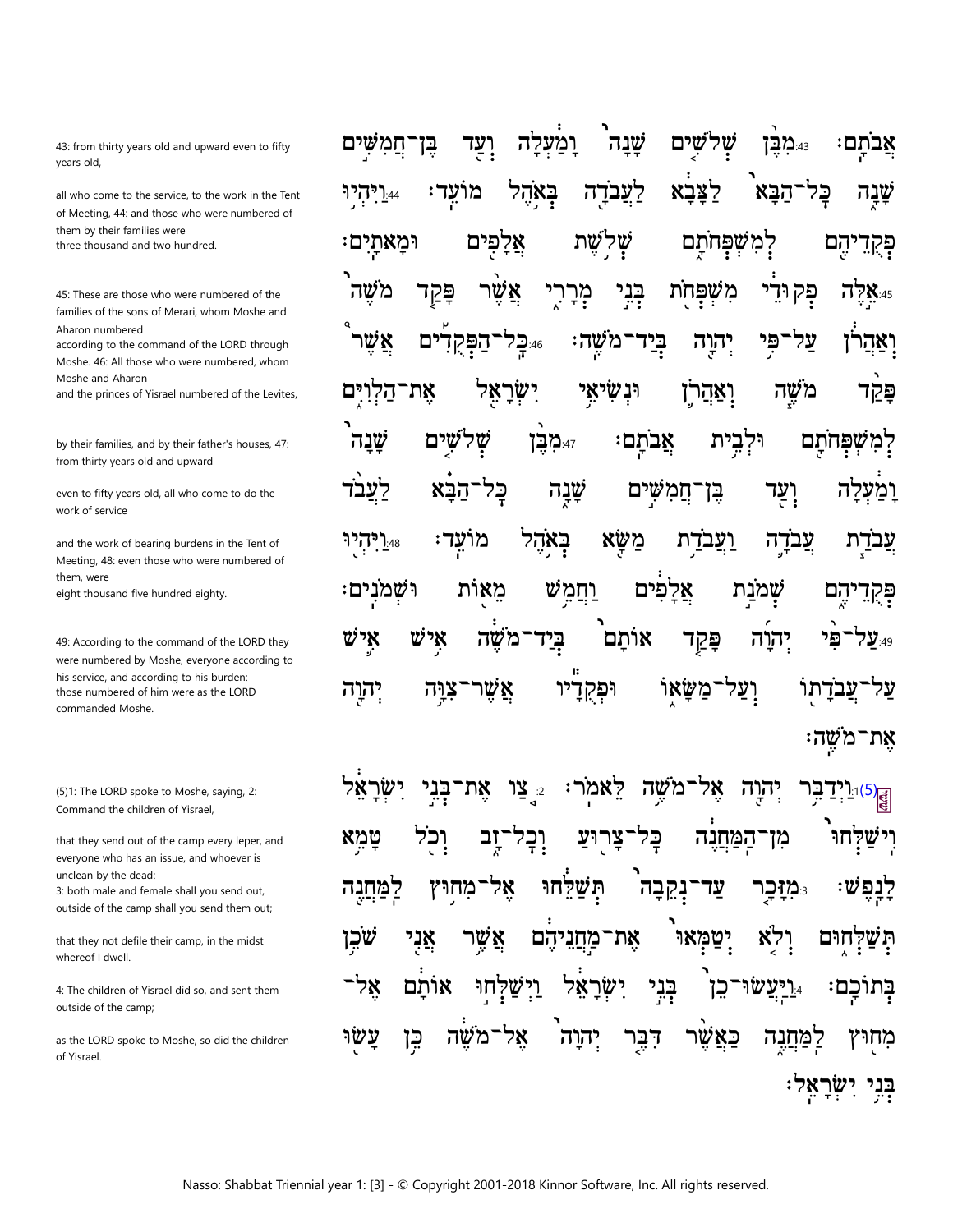5: The LORD spoke to Moshe, saying, 6: Speak to the children of Yisrael.

When an man or woman shall commit any sin that men commit, so as to trespass against the LORD,

and that soul shall be guilty; 7: then they shall confess his sin which they have done:

and he shall make restitution for his guilt in full,

and add the fifth part of it thereto, and give it to him in respect of whom he has been guilty. 8: But if the man have no kinsman

to whom restitution may be made for the guilt, the restitution for guilt which is made to the LORD shall be the priest's;

besides the ram of the atonement, whereby atonement shall be made for him.

9: Every heave-offering of all the holy things of the children of Yisrael, which they present to the priest, shall be his.

10: Every man's holy things shall be his:

whatever any man gives the priest, it shall be his.

87: all the oxen for the burnt-offering twelve bulls,

the rams twelve,

the he-lambs a year old twelve, and their meal-offering; and the males of the goats for a sin-offering twelve; 88: and all the oxen for the sacrifice of the peace-offering

twenty-four bulls, the rams sixty, the male goats sixty,

the he-lambs a year old sixty. This was the dedication of the altar

after it was anointed. 89: When Moshe went into the Tent of Meeting to speak with Him,

then he heard the voice speaking to him from above the cover that was on the ark of the testimony,

from between the two cherubim:

|  |  |  | ְקְ <sub>ְפ</sub> ִיַיַדַבְּר יְהוֶה אֶל־מֹשֶׁה לֵאמֹר: <sub>∘ּ</sub> דַּבִּר ֿאֶל־בְּנֵי יִשְׂרָאֵל ׁ |
|--|--|--|--------------------------------------------------------------------------------------------------------|
|  |  |  | אִישׁ אוֹ־אִשָּׂה כִּיְ יַעֲשׂוּ מִכְּל־חַטֹּאת הָאָדָם לִמְעָל                                        |
|  |  |  | מַצַּל בַּיהוֶה וָאֲשָׁמָה הַגֶּפֶשׁ הַהְוא: <sub>יִּ</sub> וְהִתְוַד <sup>ָּ</sup> וּ אֶת־            |
|  |  |  | ֿ הַטָּאתָם אֲשֶׁר עָשׂוּ וְהֵשְׁיָב אֶת־אֲשָׁמוֹ בְּרֹאשׁוֹ                                           |
|  |  |  | וַחֲמִישָׁתֻוֹ יֹסֵף עָלֶיוּ וְבָתַן לַאֲשֶׁר אָשָׁם לְוֹ: <sub>יּּ</sub> וְאִם־אִין                   |
|  |  |  | לָאִישׁ גֹאֵל לְהָשְׁיָב הָאָשָׁם <sup>י</sup> אָלִ <sup>י</sup> יו הָאָשֶׁם הַמּוּשָָב                |
|  |  |  | לַיהוֶה לַכֹּהֶן מִלְּבַד אֵיל הַכִּפֻּרִים אֲשֶׁר יְבַפֶּר־בּוֹ                                       |
|  |  |  | <b>עָלְיו: 。ַיְבְל־תְּרוּמָۢה לְבְל־קְדְשֵׁי בְּנֵי־יִשְׂרָאֵיַל אֲשֶׁר־</b>                           |
|  |  |  | יַקְרִיִבוּ לַכֹּהֶן לְוֹ יִהְיֶה: וּיִיְאִישׁ אֶת־קֲדָשָּׁיוּ לְוֹ יִהְיֶוּ                           |
|  |  |  | אֶישׁ אֲשֶׁר־יִתְּ֣ן לַכּׂהֶן לְוֹ יִהְיֶה׃                                                            |

(Reading continues with a later verse:)

| <mark>َ אֱ</mark> (ג) <sub>87.</sub> כָל־הַבָּקָר                                                           |  |  |  |  |
|-------------------------------------------------------------------------------------------------------------|--|--|--|--|
| לָעֹלָה שְׁנֵים עָשָׂר פִּרִים אֵילָם שְׁנֵים־עַשָׂר <sup>י</sup>                                           |  |  |  |  |
| בְּבָשָׂיִם בְּנִי־שָׁנָה שָׁנִים <i>צָ</i> שָׂר וּמִנְחָתָם וּשְׂעִירֵי                                    |  |  |  |  |
| עִדָּים שְׁגִים עַשָּׂר לְחַטְּאת: ﷺ בְּקַרI יָבַח הַשְּׁלָמִים                                             |  |  |  |  |
| עֶשְׂרִים וְאַרְבָּעָה <sup>ٓ</sup> פִּרִים <sup>ֹּ</sup> אֵילִֻם <i>שִׁ</i> שִּׁים <sup>ַ</sup> עַתֻּדְיִם |  |  |  |  |
| ּשָׁ שִּׂיָם בָּבָשְׂיִם בְּנֵי־שָׁנָה שָׁשָּׁיִם זֹאת חֲנֻבַּת הַמִּזְבֵּהַ                                |  |  |  |  |
| אַחֲרֵי הִמָּשָׁח אֹתְוֹ: <sub>יּּי</sub> וּבְבֹא מֹשֶׁה אָל־אַהֶל מוֹעֵד ֿ                                 |  |  |  |  |
| לְדַבִּר אִתוֹּ וַיִּשְׁמַע אֶת־הַקּוֹל מִדַּבִּר אֵלִיו מֵעַל                                              |  |  |  |  |
| הַבַּפּׂרֶת <sup>ֶ</sup> אֲשֶׁר <sup>ָי</sup> עַל־אֲר <sub>ָ</sub> ן הָעֵדֶת מִבֶּין שְׁנֵי הַבְּרֻבְיִם    |  |  |  |  |